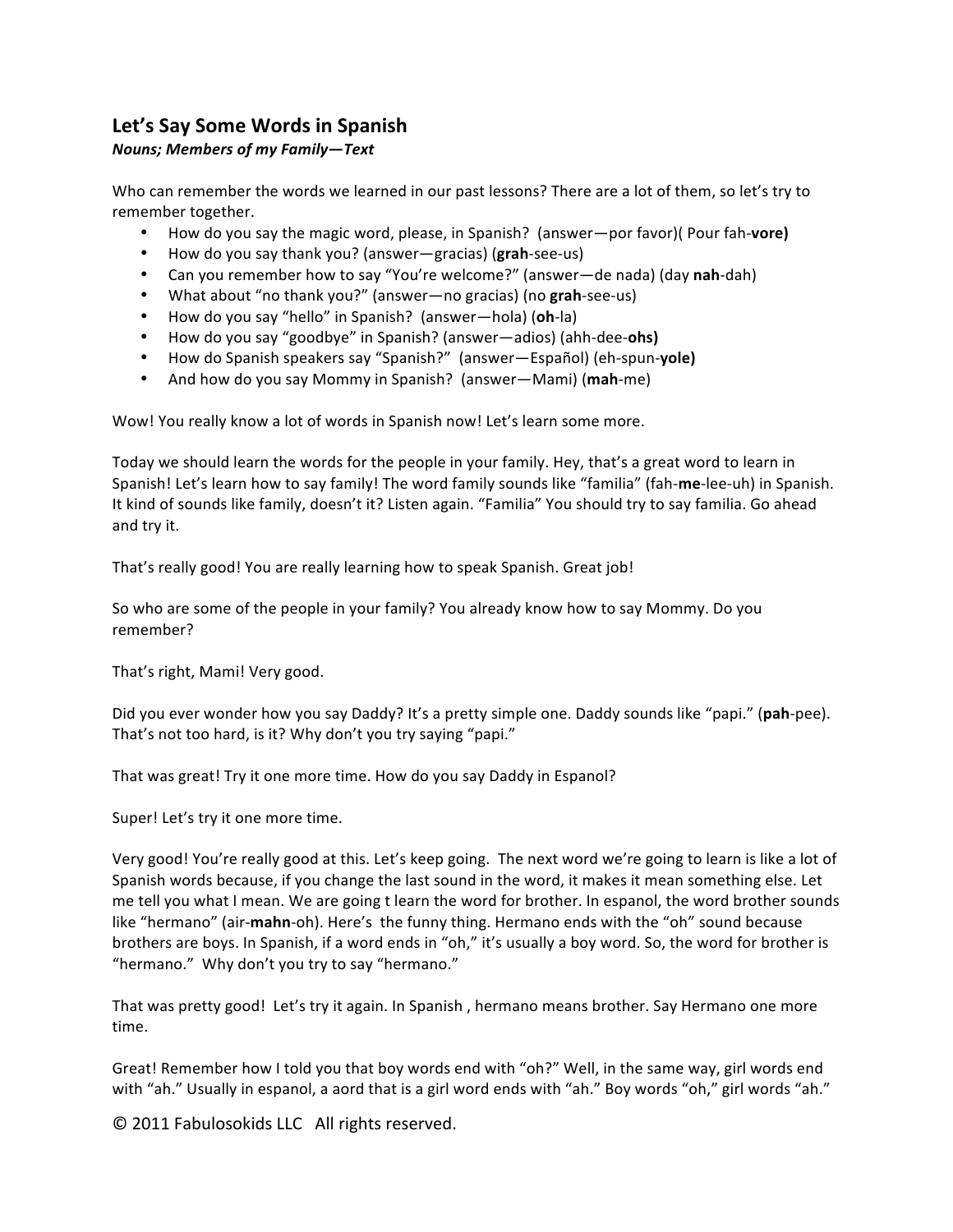Pretty easy, right? Well, bothers are boys, and so their word ends in "oh," hermano. But sisters are girls, aren't they? So their word ends in "ah," but it sounds like hermano. The word for sister in Spanish is "hermana" (air-**mahn**-ah) the two words sound the same except the last sound in each, don't they? Hermano. Hermana. Easy, right?

Why don't you try to say "hermana?" Go ahead, give it a try.

That was nearly perfect. Try it again. The Spanish word for sister is "hermana." Say it again.

Great! Now you can say brother and sister. Sometimes, brothers and sisters are babies, aren't they? We should probably know how to say baby, too. Baby is a really easy one, because it sounds almost the same in enlish and espanol. The way you say baby in Spanish is bebé (beh-beh) See, that sounds almost the same, doesn't it? Bebé. I think you can say bebé. Why don't you try?

Very nice. Say baby in Spanish one more time.

Excellent. You are really good at this!

So let's try to remember all the words you learned in espanol today.

- How do you say Daddy en espanol? (Answer—papi) (pah-pee)
- How do you say brother en espanol? (Answer—hermano) (air-**mahn**-oh)
- How do you say sister en espanol? Remember, it sounds like hermano, but with a different sound at the end. (Answer—hermana) (air-**mahn**-ah). Boy words with o, girl words with ah.
- How do you say baby en espanol (Answer—bebé) (beh-**beh**)

That's great! You can say a lot of stuff now, like:

Gracias mami Hola hermano Por favor Papi? Adios hermana

You're really learning a lot. Keep practicing until next time!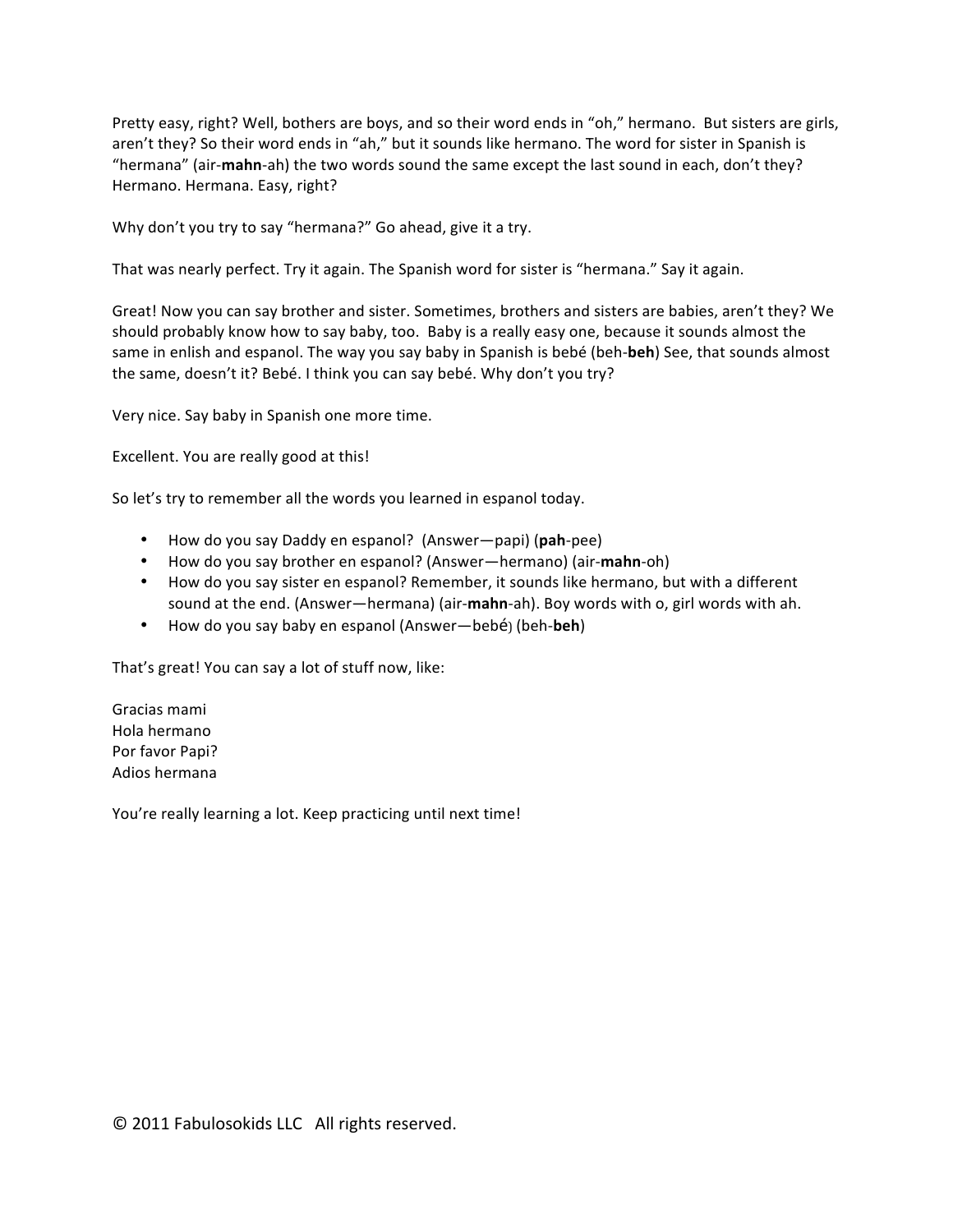## Let's Say Some Words in Spanish

*Members'of'my'Family—Script*

| Jade   | Hi! I'm Jade. This is my friend Miguel. He's bilingual. That means that he speaks<br>Spanish and English!                                                                                                                                                                     |
|--------|-------------------------------------------------------------------------------------------------------------------------------------------------------------------------------------------------------------------------------------------------------------------------------|
| Miguel | Hola!                                                                                                                                                                                                                                                                         |
| Jade   | Do you remember the words we learned in the last lesson? Let's try to remember. Miguel<br>is going to say some words, and you try to say them out loud in English, okay?                                                                                                      |
| Miguel | Por favor<br>Gracias<br>De nada<br>No gracias                                                                                                                                                                                                                                 |
| Jade   | Do you remember them? Try to say them with Miguel<br>You can say please in Spanish                                                                                                                                                                                            |
| Miguel | Por favor                                                                                                                                                                                                                                                                     |
| Jade   | You can say thank you in Spanish                                                                                                                                                                                                                                              |
| Miguel | Gracias                                                                                                                                                                                                                                                                       |
| Jade   | You can say you're welcome in Spanish                                                                                                                                                                                                                                         |
| Miguel | De nada                                                                                                                                                                                                                                                                       |
| Jade   | And you can say no thank you in Spanish                                                                                                                                                                                                                                       |
| Miguel | No gracias                                                                                                                                                                                                                                                                    |
| Jade   | Wow! You do remember! You are really smart! Let's learn some more!<br>Today we should learn the words for the people in your family. Hey, that's a great word to<br>learn in Spanish! Let's learn how to say family! Miguel, can you tell us how to say family<br>en Español? |
| Miguel | Familia                                                                                                                                                                                                                                                                       |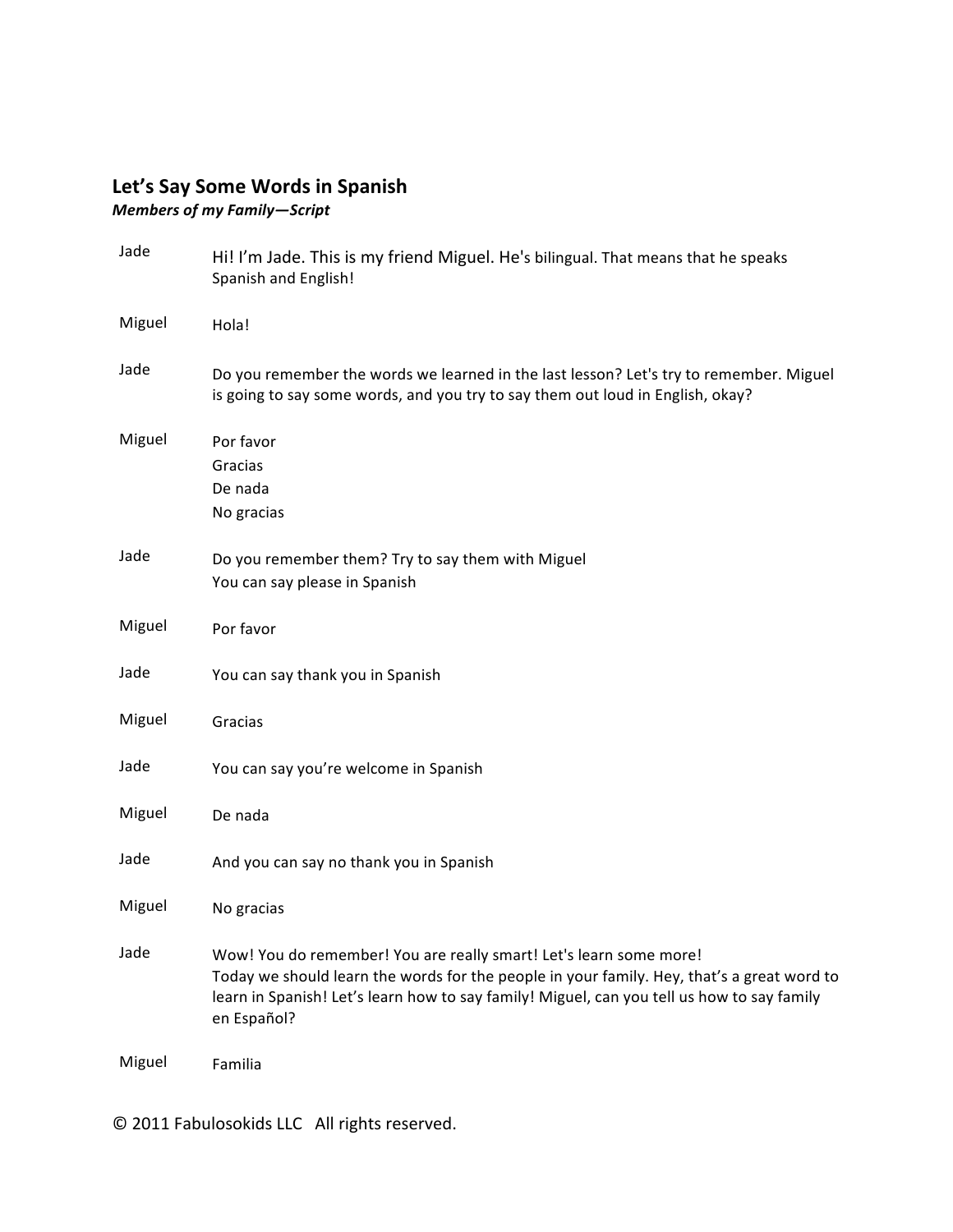| Jade   | It kind of sounds like family, doesn't it? Listen again.                                                                                                                                                                                                                                                                                                                                                                                                                                                                                                  |
|--------|-----------------------------------------------------------------------------------------------------------------------------------------------------------------------------------------------------------------------------------------------------------------------------------------------------------------------------------------------------------------------------------------------------------------------------------------------------------------------------------------------------------------------------------------------------------|
| Miguel | Familia                                                                                                                                                                                                                                                                                                                                                                                                                                                                                                                                                   |
| Jade   | You should try to say familia. Go ahead and try it.                                                                                                                                                                                                                                                                                                                                                                                                                                                                                                       |
| Miguel | Familia                                                                                                                                                                                                                                                                                                                                                                                                                                                                                                                                                   |
| Jade   | That's really good! You are really learning how to speak Spanish. Great job!<br>So who are some of the people in your family? You already know how to say Mommy. Do<br>you remember?                                                                                                                                                                                                                                                                                                                                                                      |
| Miguel | Mami.                                                                                                                                                                                                                                                                                                                                                                                                                                                                                                                                                     |
| Jade   | That's right! You remembered! It sounds a lot like Mommy, doesn't it. You are so good at<br>this!<br>Did you ever wonder how you say Daddy? It's a pretty simple one. Listen closely while<br>Miguel says it. Miguel, how do you say Daddy en Español?                                                                                                                                                                                                                                                                                                    |
| Miguel | Papi                                                                                                                                                                                                                                                                                                                                                                                                                                                                                                                                                      |
| Jade   | That's a cool word! Can you say it one more time please, Miguel?                                                                                                                                                                                                                                                                                                                                                                                                                                                                                          |
| Miguel | Papi                                                                                                                                                                                                                                                                                                                                                                                                                                                                                                                                                      |
| Jade   | Would you like to try it too? Go ahead, give it a try.                                                                                                                                                                                                                                                                                                                                                                                                                                                                                                    |
| Miguel | Papi                                                                                                                                                                                                                                                                                                                                                                                                                                                                                                                                                      |
| Jade   | That was very good! Let's try Mommy and Daddy again.                                                                                                                                                                                                                                                                                                                                                                                                                                                                                                      |
| Miguel | Mami<br>Papi                                                                                                                                                                                                                                                                                                                                                                                                                                                                                                                                              |
| Jade   | Very good! You're really good at this. Let's keep going. The next word we're going to<br>learn is like a lot of Spanish words because, if you change the last sound in the word, it<br>makes it mean something else. Let me tell you what I mean. We are going t learn the<br>word for brother. Miguel, how do you say brother en Español?Here's the funny thing.<br>Hermano ends with the "oh" sound because brothers are boys. In Spanish, if a word ends<br>in "oh," it's usually a boy word. So, the word for brother is "hermano." Why don't you try |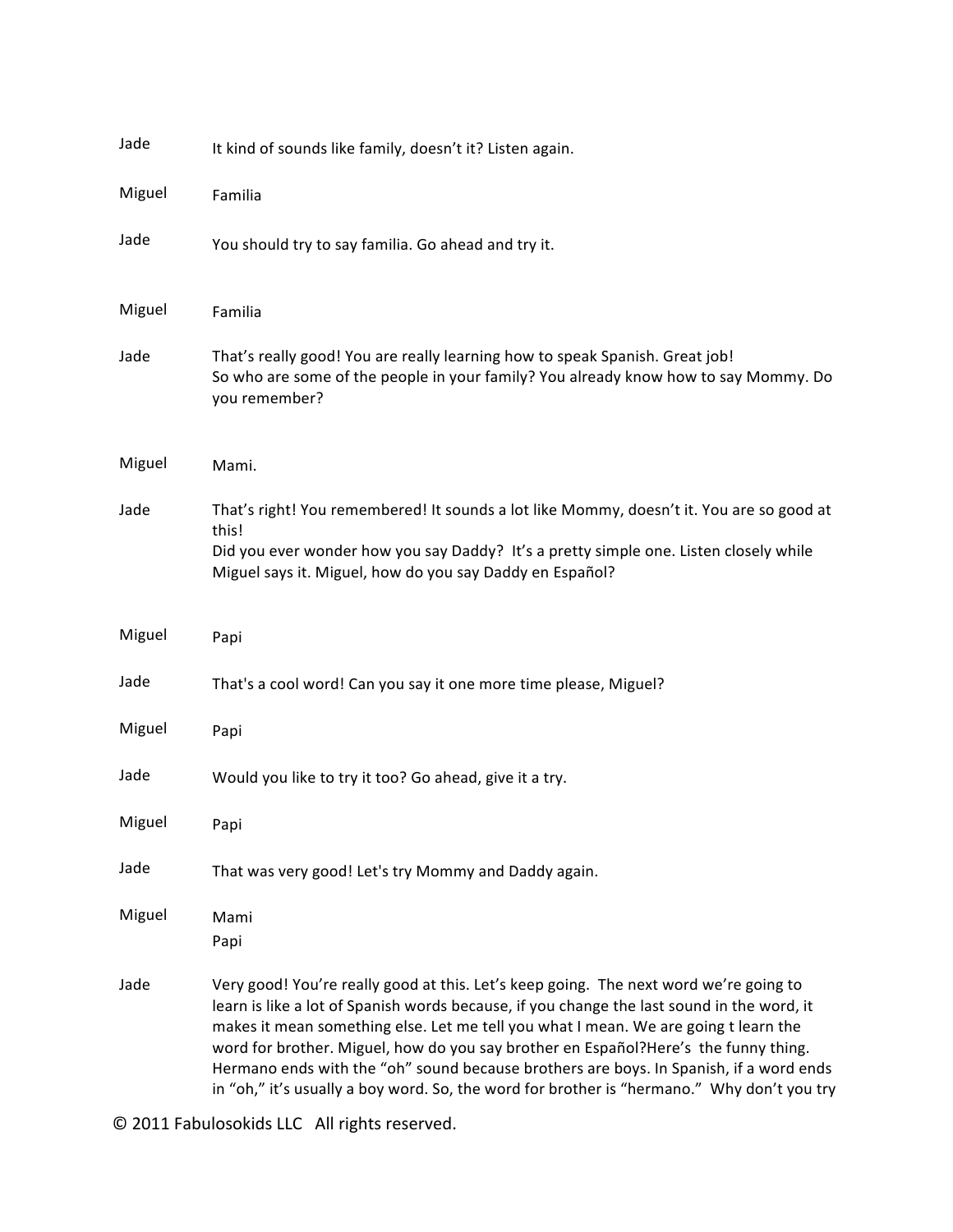to say "hermano."

| Miguel                                       | Hermano                                                                                                                                                                                                                                                                                                                                                                                                                                              |  |
|----------------------------------------------|------------------------------------------------------------------------------------------------------------------------------------------------------------------------------------------------------------------------------------------------------------------------------------------------------------------------------------------------------------------------------------------------------------------------------------------------------|--|
| Jade                                         | Here's the funny thing. Hermano ends with the "oh" sound because brothers are boys. In<br>Spanish, if a word ends in "oh," it's usually a boy word. So, the word for brother is<br>"hermano." Why don't you try to say "hermano."                                                                                                                                                                                                                    |  |
| Miguel                                       | Hermano                                                                                                                                                                                                                                                                                                                                                                                                                                              |  |
| Jade                                         | That was pretty good! Let's try it again. In Spanish, hermano means brother. Say<br>Hermano one more time.                                                                                                                                                                                                                                                                                                                                           |  |
| Miguel                                       | Hermano                                                                                                                                                                                                                                                                                                                                                                                                                                              |  |
| Jade                                         | Great! Remember how I told you that boy words end with "oh?" Well, in the same way,<br>girl words end with "ah." Usually in Español, a aord that is a girl word ends with "ah." Boy<br>words "oh," girl words "ah." Pretty easy, right? Well, bothers are boys, and so their word<br>ends in "oh," hermano. But sisters are girls, aren't they? So their word ends in "ah," but it<br>sounds like hermano. Miguel, how do you say sister en Español? |  |
| Miguel                                       | Hermana                                                                                                                                                                                                                                                                                                                                                                                                                                              |  |
| Jade                                         | Did you hear that? The two words sound the same except the last sound in each, don't<br>they?                                                                                                                                                                                                                                                                                                                                                        |  |
| Miguel                                       | Hermano<br>Hermana                                                                                                                                                                                                                                                                                                                                                                                                                                   |  |
| Jade                                         | Easy, right? Boy word "oh", girl word "ah" Why don't you try to say sister en Español ? Go<br>ahead, give it a try.                                                                                                                                                                                                                                                                                                                                  |  |
| Miguel                                       | Hermana                                                                                                                                                                                                                                                                                                                                                                                                                                              |  |
| Jade                                         | That was nearly perfect. Try it again. Say the Spanish word for sister again.                                                                                                                                                                                                                                                                                                                                                                        |  |
| Miguel                                       | Hermana                                                                                                                                                                                                                                                                                                                                                                                                                                              |  |
| Jade                                         | Great! Now you can say brother and sister. Sometimes, brothers and sisters are babies,<br>aren't they? We should probably know how to say baby, too. Baby is a really easy one,                                                                                                                                                                                                                                                                      |  |
| © 2011 Fabulosokids LLC All rights reserved. |                                                                                                                                                                                                                                                                                                                                                                                                                                                      |  |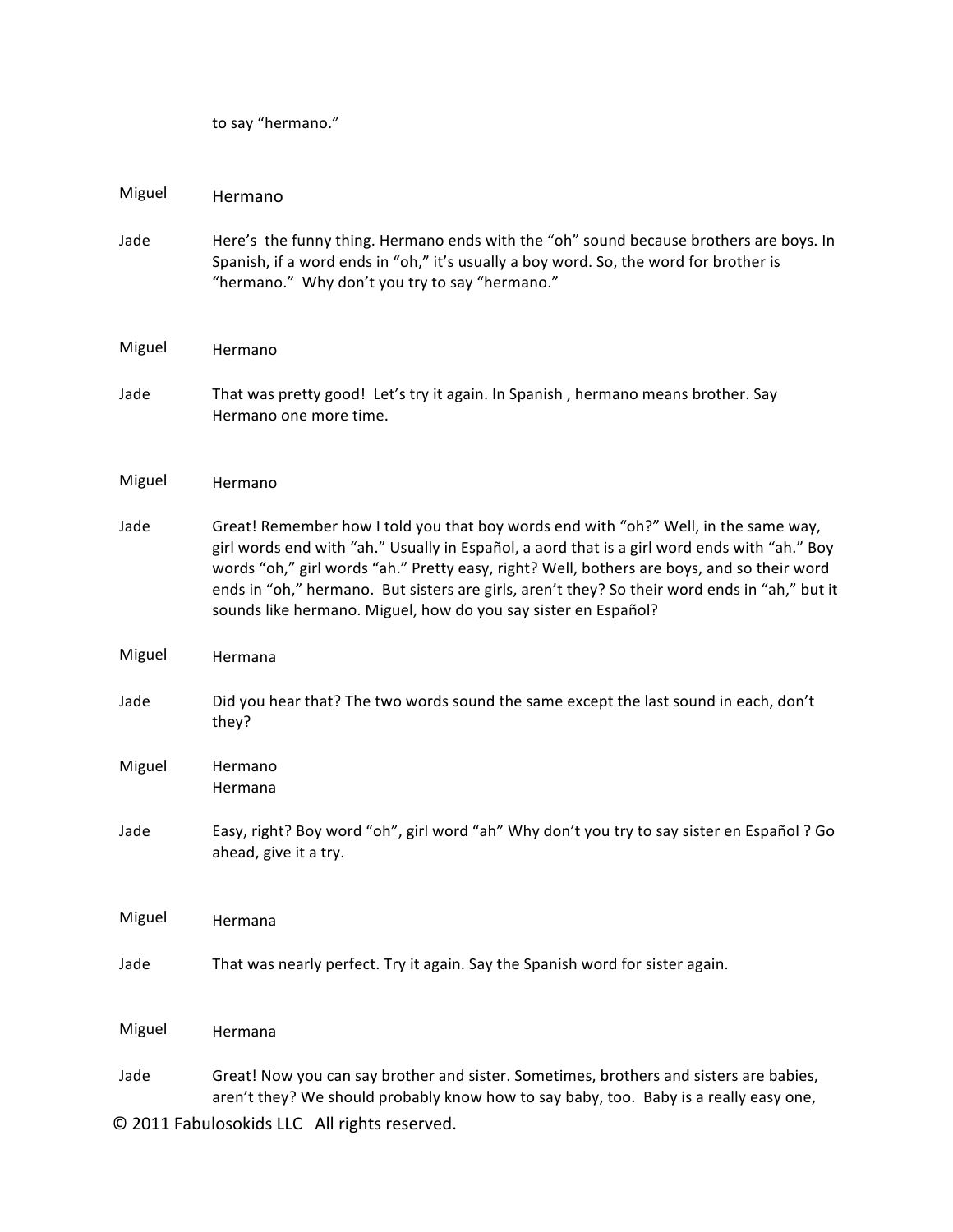|        | because it sounds almost the same in English and Español. Miguel, how do you say "baby"<br>in Spanish?                                            |
|--------|---------------------------------------------------------------------------------------------------------------------------------------------------|
| Miguel | Bebé                                                                                                                                              |
| Jade   | See, that sounds almost the same, doesn't it? Miguel, can you say "baby" en Español one<br>more time?                                             |
| Miguel | Bebé                                                                                                                                              |
| Jade   | I think you should give it a try. Say "baby" en Español.                                                                                          |
| Miguel | Bebé                                                                                                                                              |
| Jade   | Very nice. Say baby in Spanish one more time.                                                                                                     |
| Miguel | Bebé                                                                                                                                              |
| Jade   | Excellent. You are really good at this! So let's try to remember all the words you learned in<br>espanol today. How do you say family in Spanish? |
| Miguel | Familia                                                                                                                                           |
| Jade   | What about "Daddy?"                                                                                                                               |
| Miguel | Papi                                                                                                                                              |
| Jade   | And "brother?"                                                                                                                                    |
| Miguel | Hermano                                                                                                                                           |
| Jade   | That's right, because brother is a boy word, and ends in "oh" What about sister? It's a girl<br>word. How do you say sister en Español?           |
| Miguel | Hermana.                                                                                                                                          |